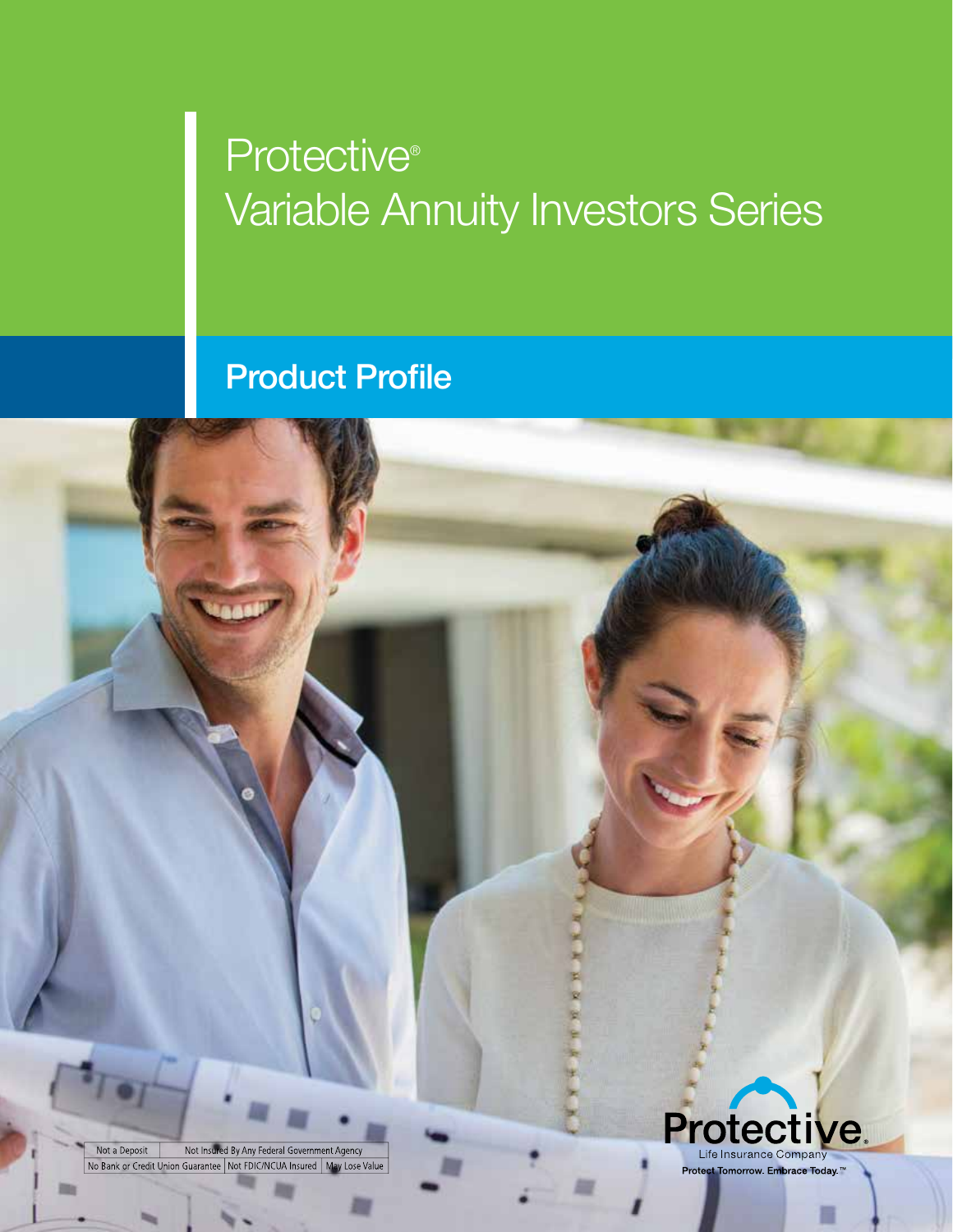# Retirement Asset Growth On Your Terms

Creating a plan for your financial future has never been more important, especially amid today's economic uncertainty. Retirements are getting longer. Markets are unpredictable. Most Americans aren't saving enough. Risks like these can derail even the most thought-out retirement plan.

Protective® Variable Annuity Investors Series may help you plan for retirement more confidently, despite this uncertainty. It offers tax-efficient growth potential, plus options to manage the effects of market volatility, so you can grow your assets on your terms.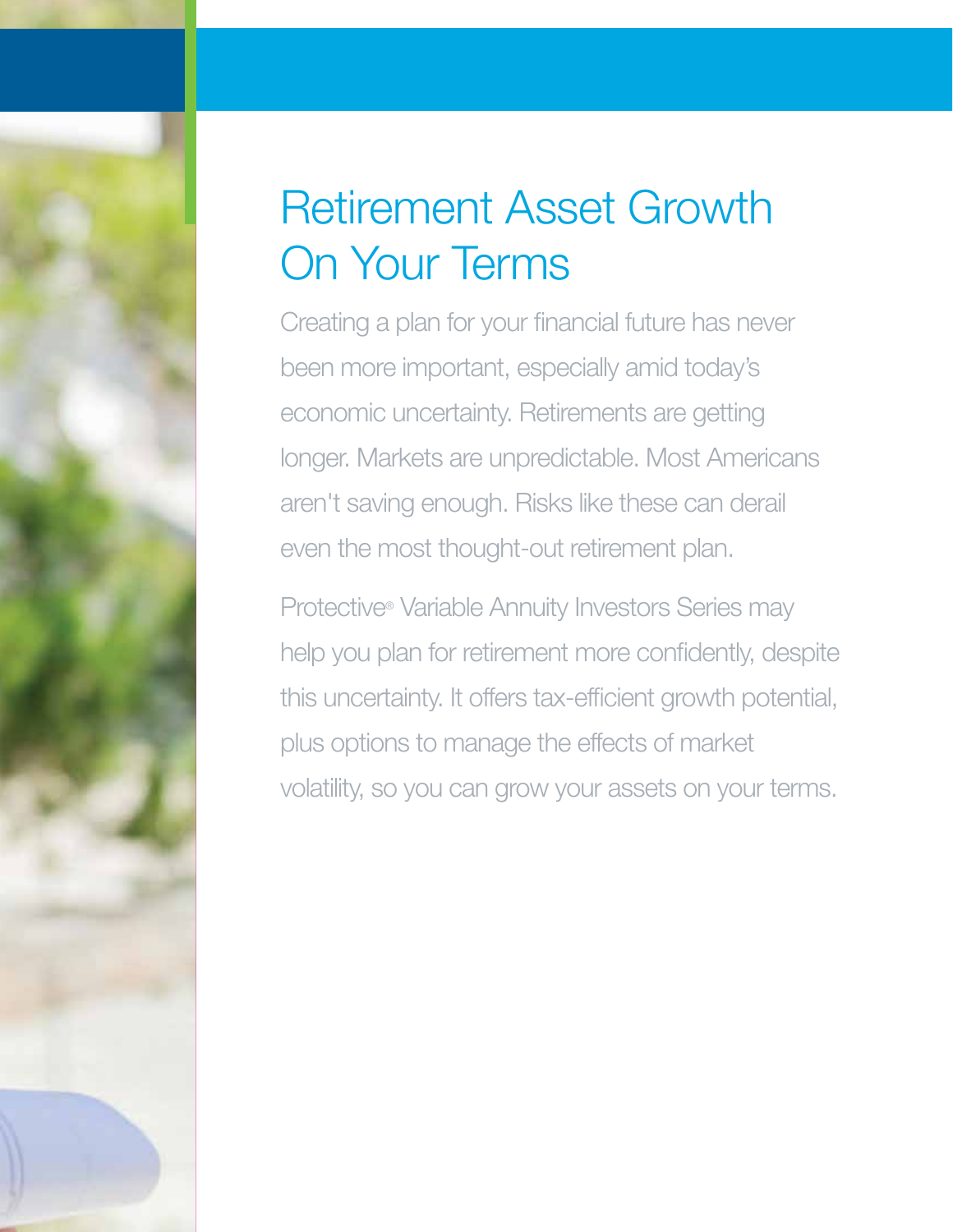## Are You Saving Enough?

Most Americans simply aren't saving enough. This graph indicates the quarterly U.S. personal savings rate since World War II. Notice that the savings rate hit a historic low in the third quarter of 2005 (1.8%) and how the rate increased substantially in 2008—while this country was in the throes of its worst recession since the Great Depression. Clearly, market performance influences our saving habits.



#### PERSONAL SAVINGS RATE 1947–2017

© 2018 Morningstar. All Rights Reserved. 8/1/2018

The downward trend in the savings rate is particularly troubling at a time when personal responsibility for saving and growing assets should be on the rise. More employers are cutting defined benefit pension plans in favor of defined contribution plans, thus shifting the responsibility for retirement to employees. Couple this with widespread concern about the future solvency of Social Security and it's easy to see why many feel unprepared for retirement.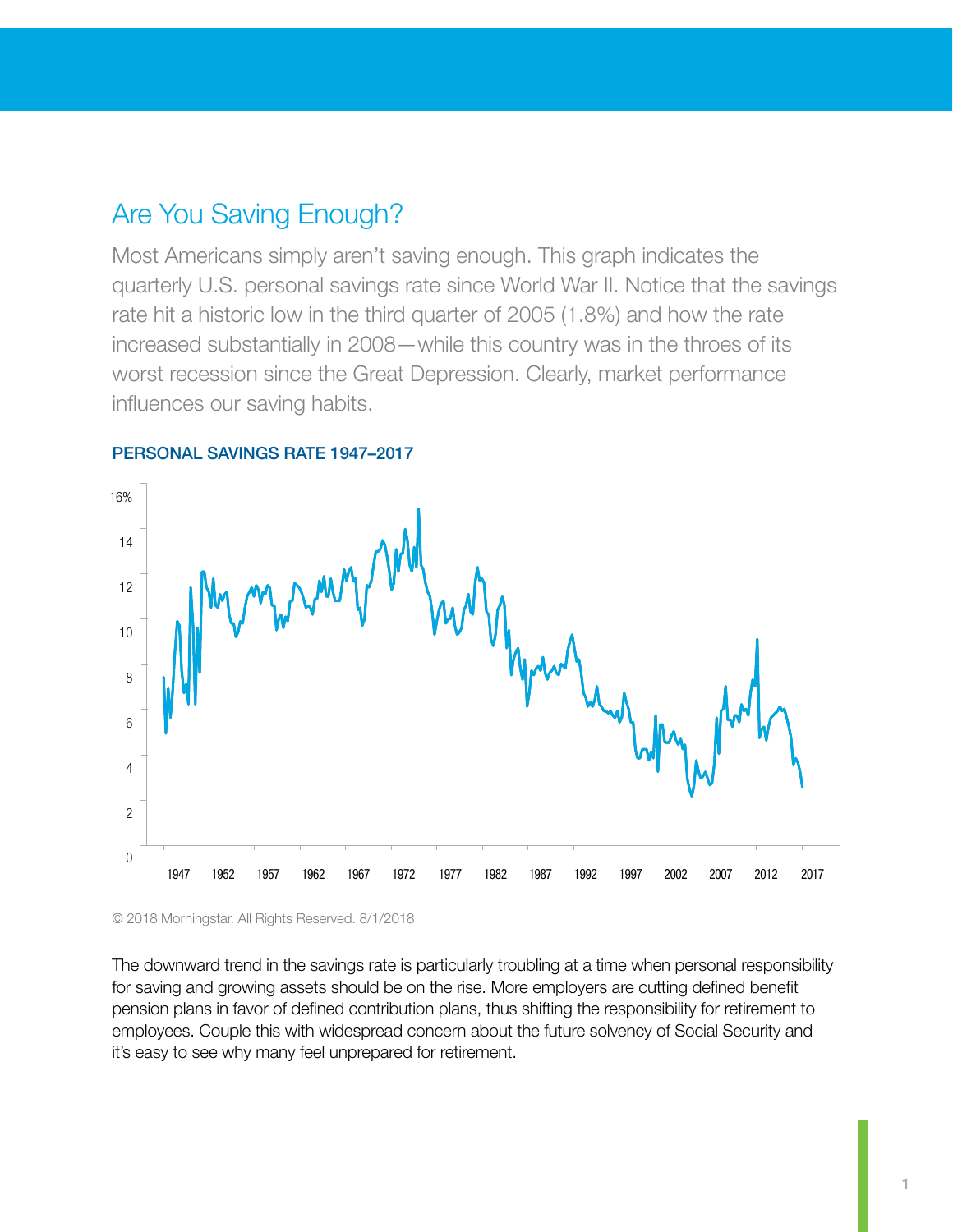## Staying the Course

Market volatility can be a huge factor in determining how successful we are in remaining disciplined with our savings.

This graph shows the value of \$1 invested in large stocks at the start of 1970 and its subsequent growth through the end of 2017, when the value rose to over \$122. During this period, the U.S. experienced four major market declines, including the recent banking and credit crisis. Notice the recovery after each decline and the general upward trend of the investment value—generating a 10.5% compound annual return through the end of 2017. Although returns and principal invested in stocks are not guaranteed, this suggests there may be real benefit in staying the course and not deviating from a long-term investment horizon.

#### CRISES AND LONG-TERM PERFORMANCE



#### Market Declines in Historical Context, Jan. 1970 – Dec. 2017

Past performance is no guarantee of future results. This is for illustrative purposes only and not indicative of any investment. An investment cannot be made directly in an index. Four market crises defined as a drop of 25% or more in the Ibbotson® Large Company Stock Index. © Morningstar. All Rights Reserved.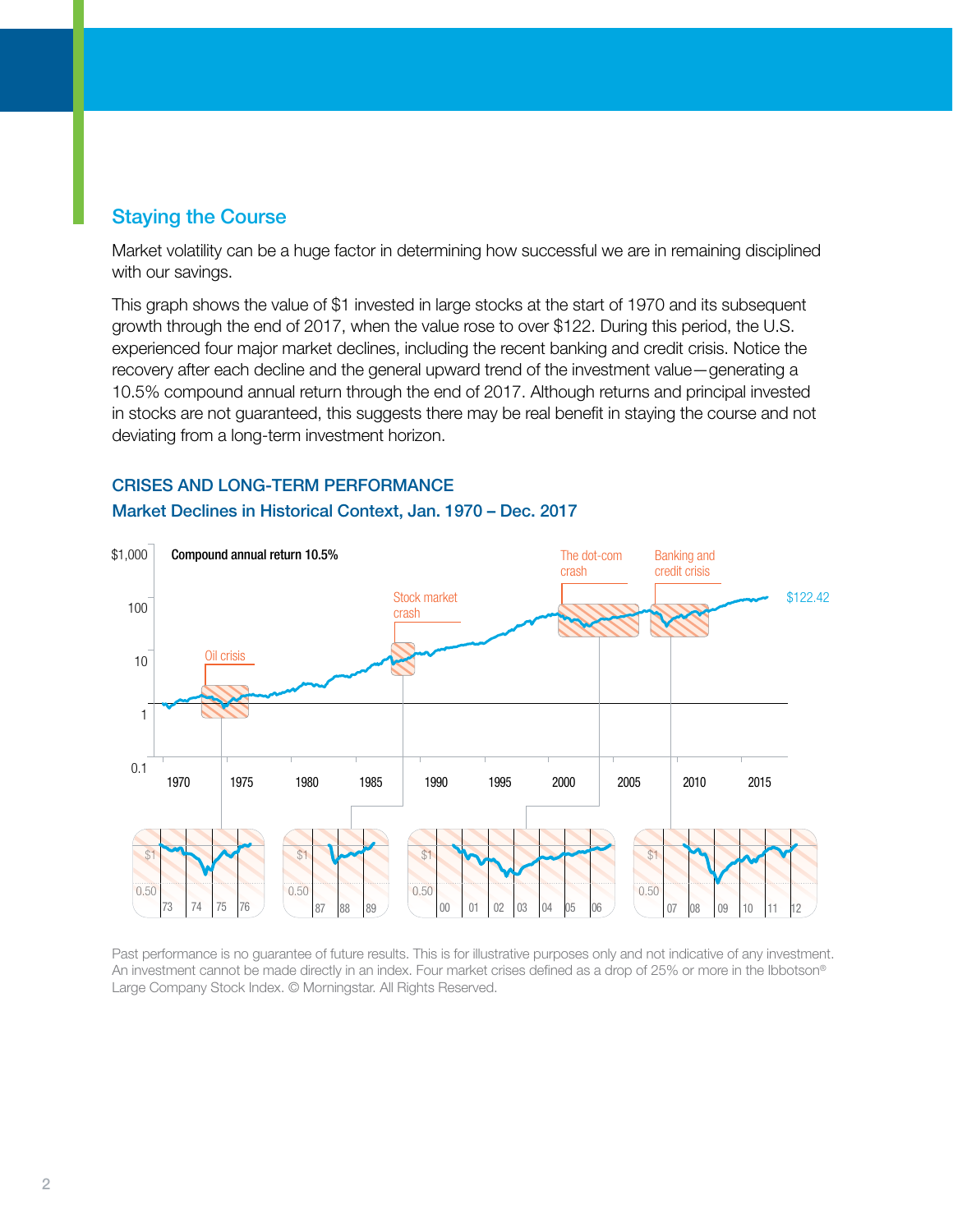## So, Where Do You Start?

You need a way to grow and save your assets, while maintaining an acceptable amount of risk and minimizing the potential for losses. Protective Variable Annuity Investors Series can help.

More specifically, this solution is a tactical vehicle equipped with an expanded offering of investment options representing several different asset classes. With it, you can navigate the ups and downs of short-term volatility, help manage risk and strive for a satisfactory level of loss aversion.

As a variable annuity, it is a contract between you and Protective Life Insurance Company and is designed for retirement planning. For more detailed information about how variable annuities work in general, please see the Variable Annuity Overview brochure and the product prospectus.

## Protective Variable Annuity Investors Series offers a combination of investment and insurance benefits, including:

- Access to a variety of asset classes and professionally managed investments
- Choice of asset allocation strategies using model portfolios or the ability to create your own
- Risk management options, with the exclusive Protective Life Dynamic Allocation Series portfolios or the optional Allocation Adjustment program
- Tax-deferred, compounded growth
- Choice of annuity income payment options, including income for life
- Estate planning benefits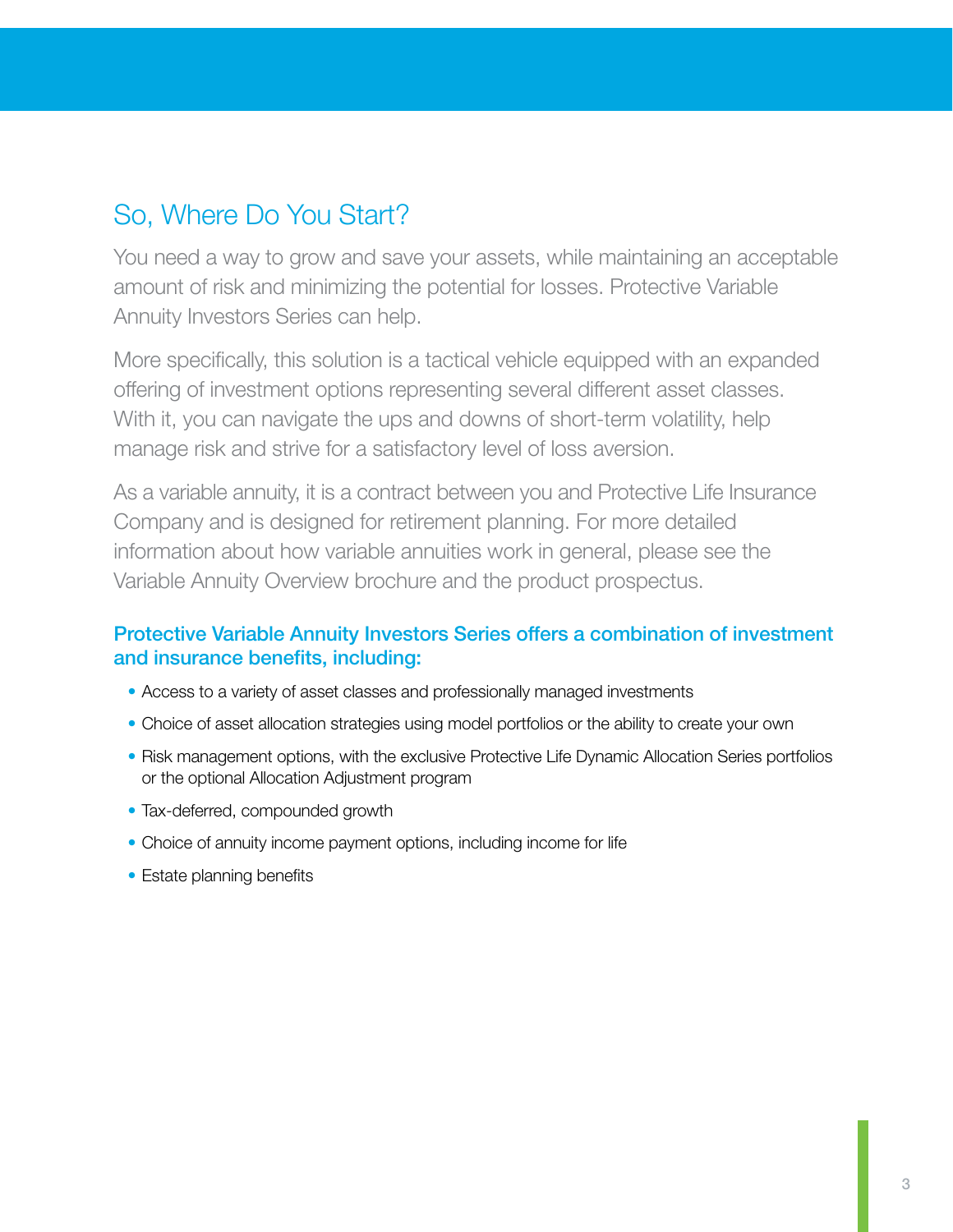## Expanded Investment Options

Market volatility can shake the confidence of even the most experienced investor. Protective Variable Annuity Investors Series offers a variety of quality, traditional investment options and alternative investment options to help diversify your strategy, as distinct asset classes may behave differently in similar market conditions. Plus, all of these investment options are managed by top fund managers. For more detailed information about available investment options, please see the Investment Options Guide brochure and the product prospectus.

#### Choose a Model Portfolio or Customize Your Portfolio

You have a choice when building a diversified portfolio to align with your overall retirement plan.

Protective Life offers four model portfolios to simplify the asset allocation process. Each offers broad diversification by asset class and fund manager. They are turnkey solutions for investors with varying levels of risk tolerance, ranging from conservative to aggressive.

You may also choose to devise your own blend of investment options, including alternative investments, which are not included with our model portfolios.

For more detailed information about asset allocation and portfolio management, please see the Investment Options Guide brochure and the product prospectus.

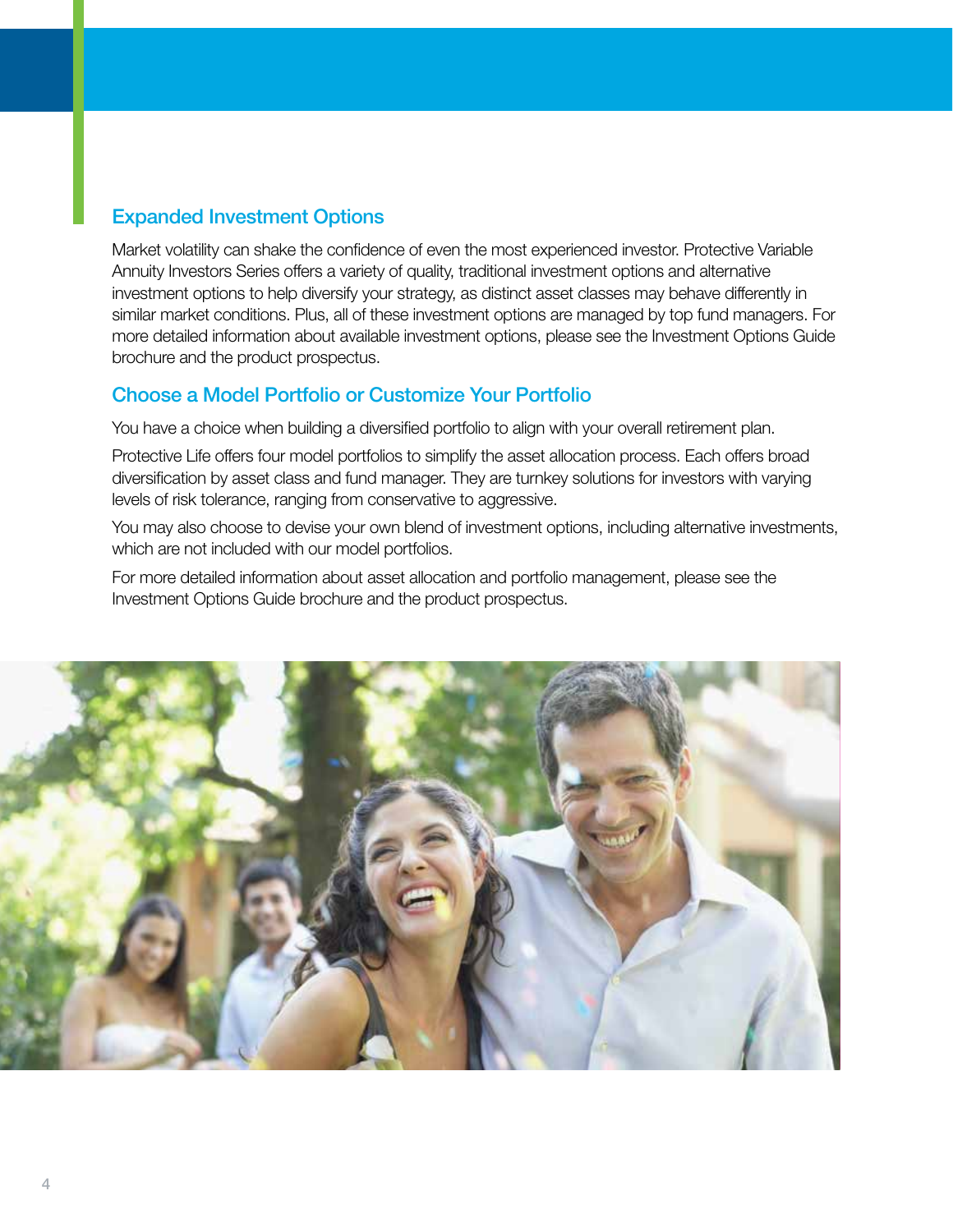## Risk Management

Minimizing short-term losses has the potential to promote long-term growth and may help you achieve your goals in retirement. To help, you have access to two strategies listed below that can help remove the emotion from investing and help grow contract value in the face of unpredictable markets. Please note that these strategies may also limit gains during periods of growth in the market and there is no guarantee of protection against loss.

#### Protective Life Dynamic Allocation Series

Managed by Janus and sold exclusively by Protective Life, these investment options look to shift equity allocations to and from short-term investments weekly based on market signals. The goal is to grow assets over time while mitigating downside risk.

#### The Allocation Adjustment Program

The Allocation Adjustment program is available at no additional cost to you. If you participate in this program, values of "monitored" and underperforming investment options in your portfolio are temporarily reallocated to the Oppenheimer Government Money Fund/VA investment option until performance later recovers beyond a specified level. This is a relatively simple way to help you protect affected investment options from additional pricing volatility. This strategy is flexible, as you can stop or start their participation in the program at any time, without cost or penalty.

For more information about these strategies, please consult Investment Options Guide or the product prospectus.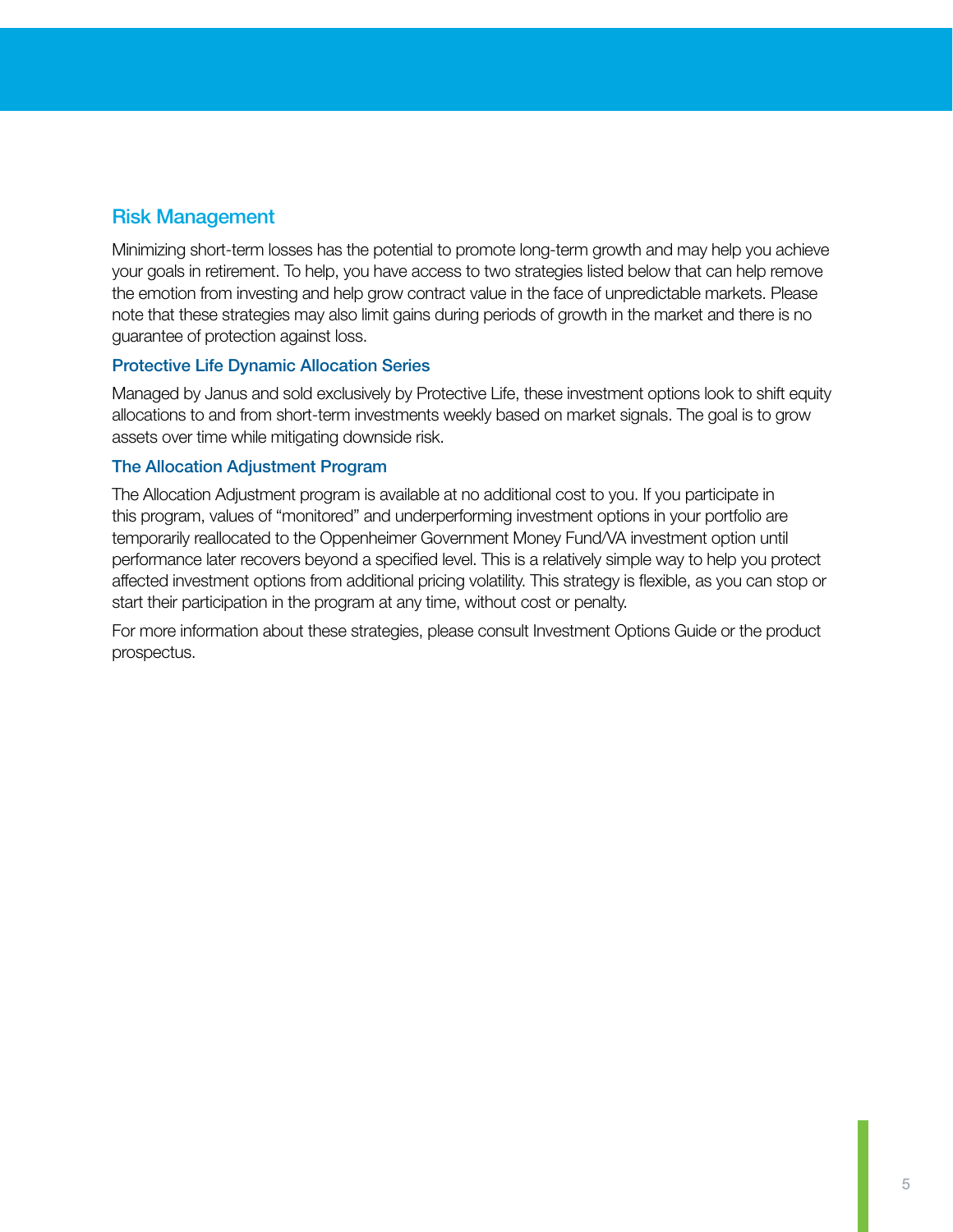## Tax-Deferred, Compounded Growth

You benefit in a couple of ways by deferring taxes on the returns of your investment. First, your contract value grows tax-free until it is withdrawn. This puts more money to work for you as it "compounds." Second, the taxes you eventually pay during retirement on your gains may be at a lower rate than if they were paid before retirement. Since transfers among investment options within your variable annuity contract are not taxable, you'll also have less paperwork to worry about at the end of the tax year.

In the early years of accumulation, the benefits of tax-deferred, compounded growth may not be that significant. However, as the years go by, the long-term boost to your total return can be substantial.



#### BENEFITS OF DEFERRING TAXES

This hypothetical illustration shows \$25,000 invested in both a taxable and tax-deferred account. The difference in value is not that significant during the first 10 years; however, the tax-deferred account value grows substantially more than the taxable account during subsequent years.

This hypothetical illustration is not indicative of a particular investment or performance. Associated investment risks, including loss of principal, are not reflected in this illustration. Each account assumes a 4% annual rate of return and no withdrawals. The assumed rate of return is not guaranteed, and the actual rate of return could be higher or lower. Taxable account assumes a federal income tax rate of 28% and a capital gains tax rate of 15%. Lower maximum tax rates on capital gains and dividends would make the investment return for the taxable account more favorable, thereby reducing the difference in performance between the accounts shown.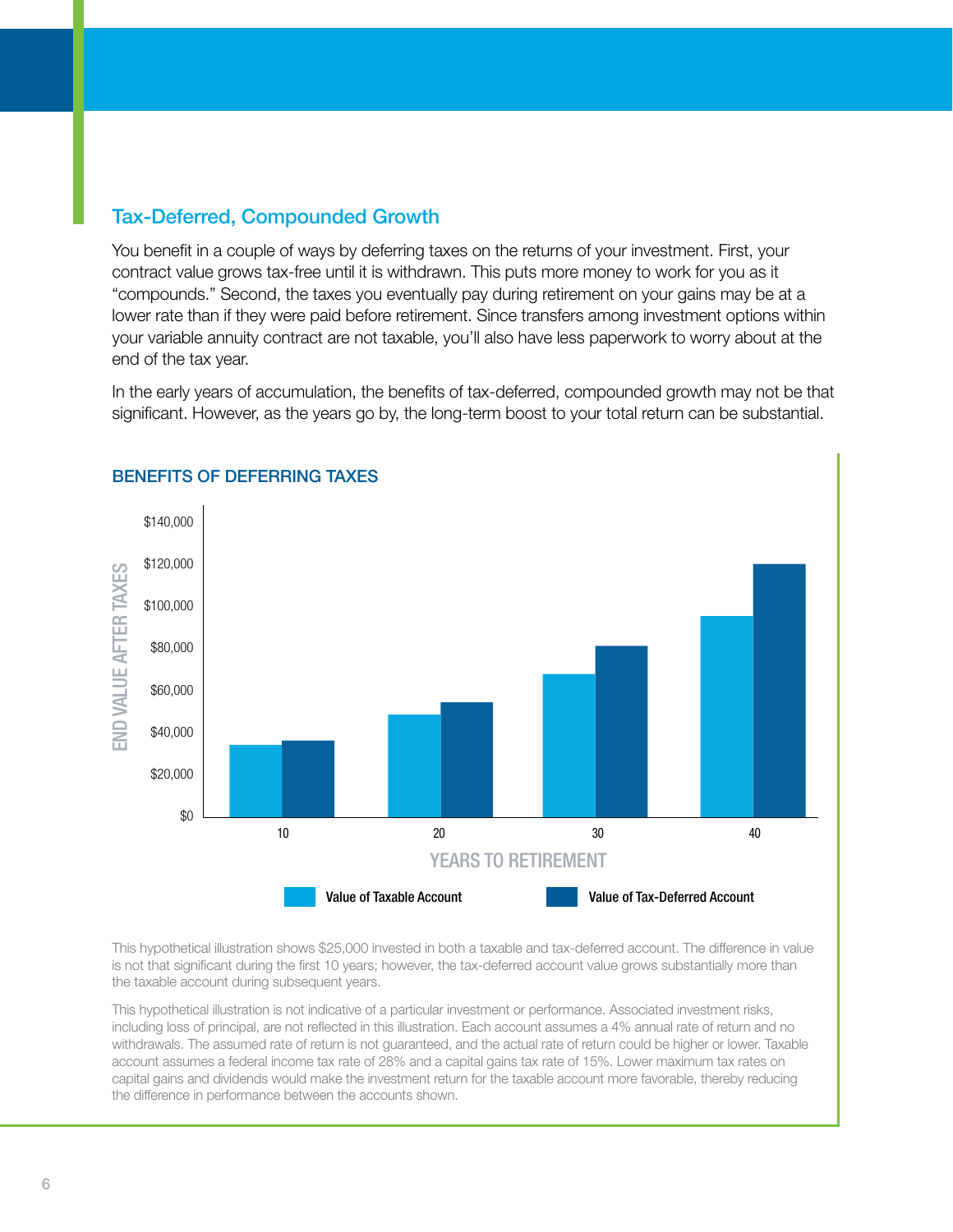## Variable Annuities in Tax-Qualified Plans

Because an IRA or workplace savings plan already provides tax-deferred growth of earnings, using a tax-deferred variable annuity within those accounts does not offer any additional taxdeferral. However, there are other features and benefits a variable annuity can provide in this type of arrangement, such as payments for life and a death benefit.

There are costs associated, so you need to determine if the benefits of owning a variable annuity within a tax-advantaged plan are worthwhile. Please consult a qualified tax and/or financial professional regarding the use of a variable annuity within a qualified plan or in connection with other employee benefit plans or arrangements.

## Annuity Income Payment Options

When you have accumulated sufficient assets with your variable annuity contract, you might choose to convert them into a stream of payments during retirement, a process called "annuitization." The options to structure these payments are listed below and all are available for single or joint lives. Certain periods are the specific terms during which you will receive annuity income payments.

- Lifetime income
- Specific term (certain period)
- Lifetime income with a specific term (certain period)
- Lifetime income with a cash refund (principal refund in a lump sum)
- Lifetime income with an installment refund (principal refund in installments)

Annuity income payments must begin before any owner or annuitant reaches age 95. They generally cannot be altered or surrendered once begun.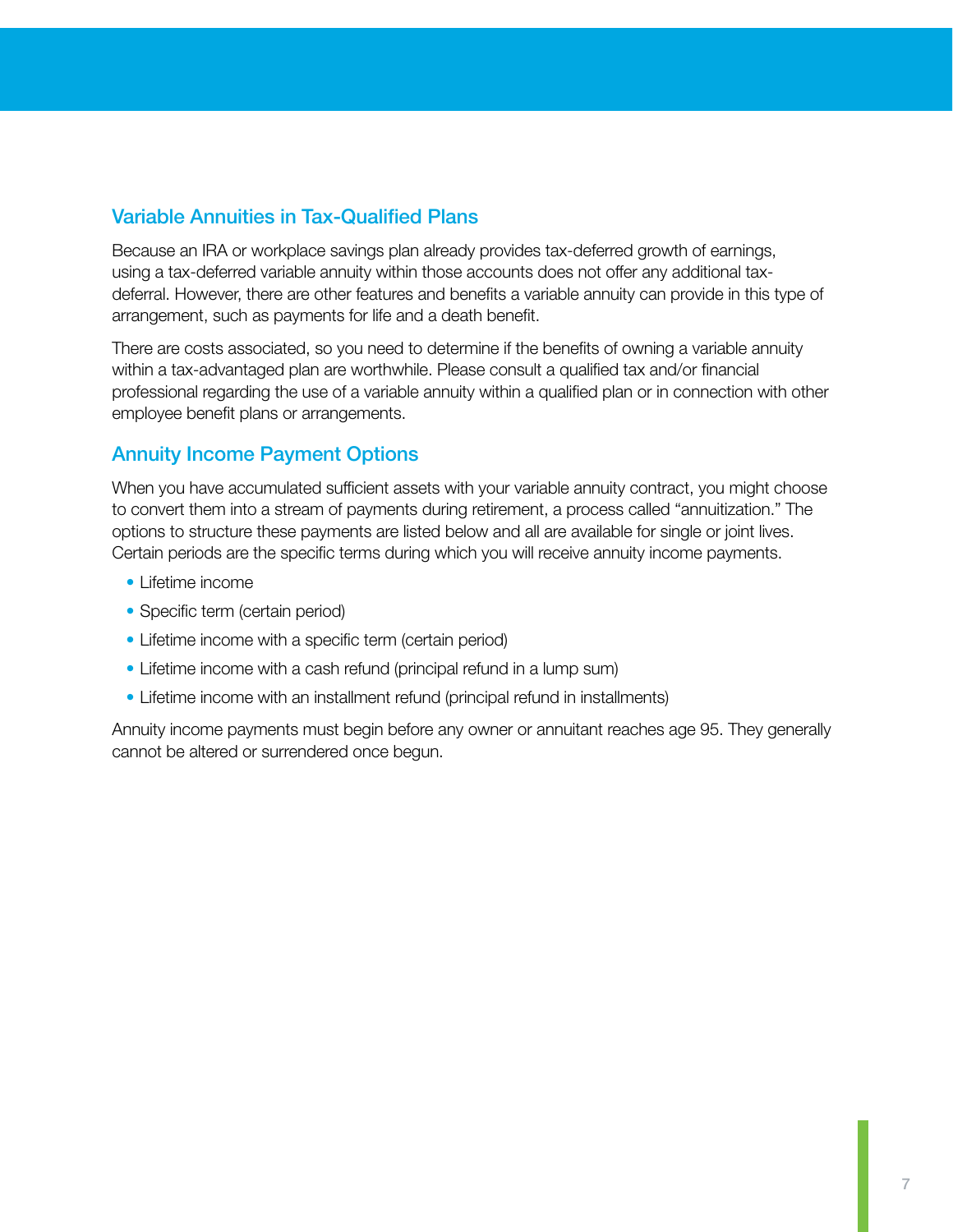## Protection for Loved Ones

This solution provides your loved ones with a death benefit should you pass away before starting your annuity income payments. The death benefit is immediately established with your initial investment and can help more efficiently transfer assets to your beneficiaries. Your loved ones will truly appreciate avoiding the delay, cost and publicity of probate.

Protective Life offers you a choice of death benefit with Protective Variable Annuity Investors Series.

#### Contract Value Death Benefit

This is the standard death benefit and is available at no additional cost. Your beneficiaries will receive the contract value.

#### Return of Purchase Payments Death Benefit

This is an enhanced death benefit that may be selected in lieu of the Contract Value Death Benefit for an additional cost. Your beneficiaries will receive the greater of the:

- Contract value or
- Total principal (total purchase payments), less an adjustment for each prior withdrawal

The cost under this option is equal to 0.20% (on an annualized basis) of the death benefit at the beginning of each contract month. The death benefit is payable to your loved ones to a maximum of the contract value plus \$1 million.



#### RETURN OF PURCHASE PAYMENTS DEATH BENEFIT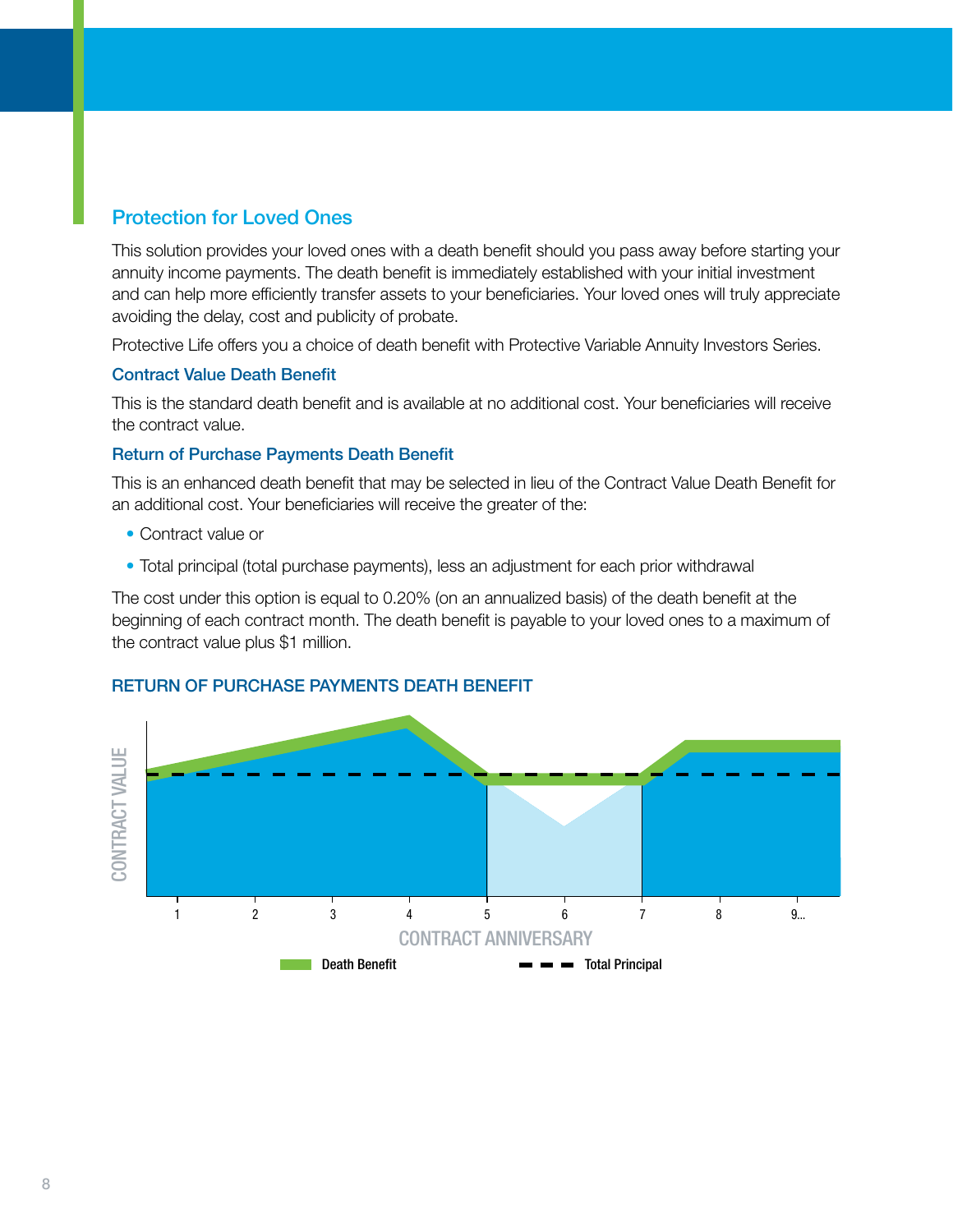## About Protective Variable Annuity Investors Series

### **Availability**

You can purchase Protective Variable Annuity Investors Series if you are age 85 or younger. This product may not be available in all states.

#### Investment Amounts

- Minimum initial investment: \$5,000
- Minimum additional investment: \$100 (\$50 via Electronic Funds Transfer) No additional investments accepted after your 86th birthday.
- Maximum investment: \$1 million Higher amounts may be accepted, but must be approved before being submitted and may be subject to conditions.

#### Annual Costs

- Mortality and expense risk and administration charge: 1.00% Charge is deducted from the average daily net value of the variable subaccounts.
- Contract maintenance fee: \$35

Fee is waived if, on the contract anniversary, either the contract value or the total investment (less withdrawals and surrender charges, if any) exceeds \$100,000.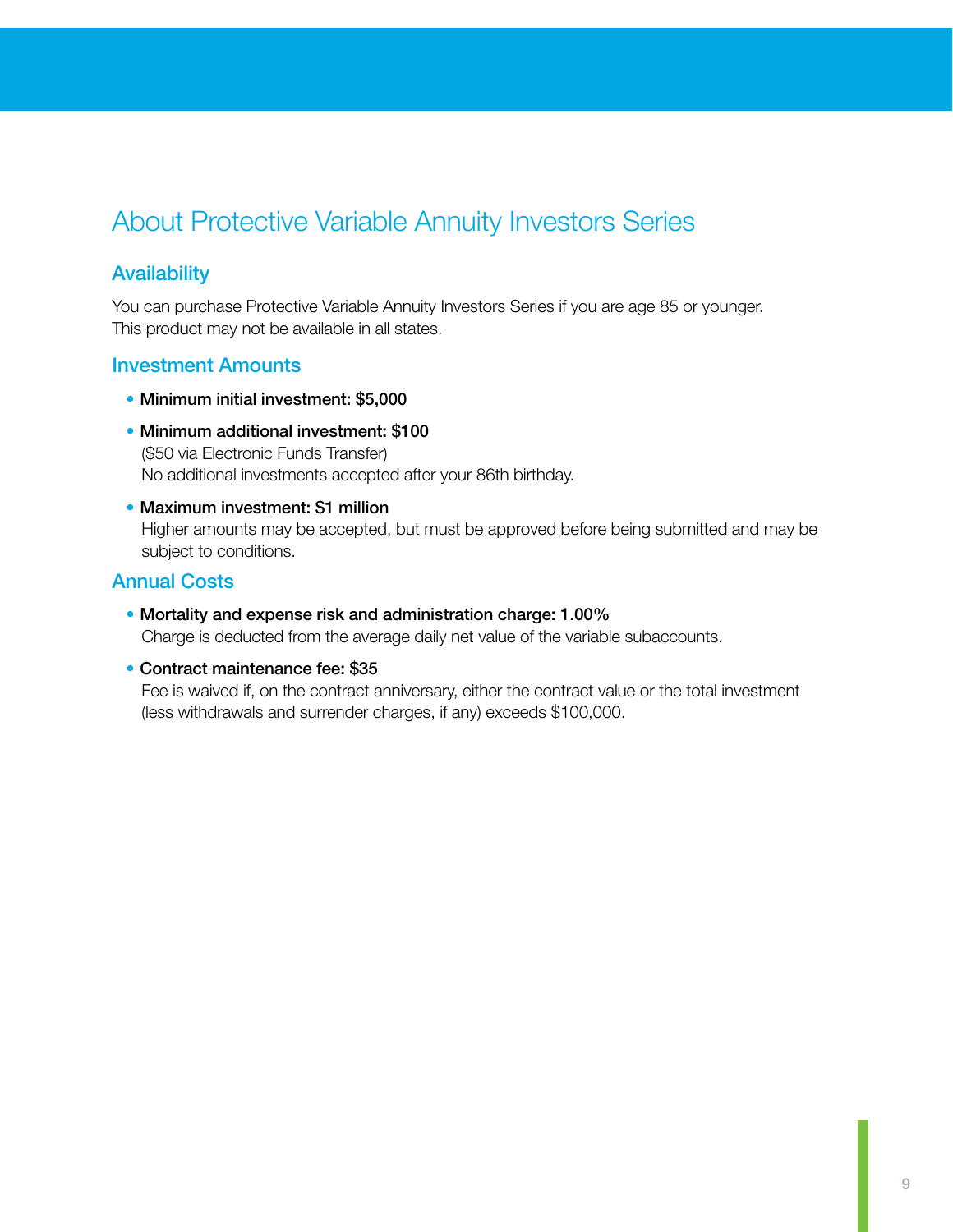## Access to Your Money

During the first contract year, you can withdraw 10% of your initial investment without a surrender charge. After the first contract year, you can withdraw the greatest of:

1) Accumulated earnings as of the prior contract anniversary or

2) 10% of the aggregate net investment as of the prior contract anniversary or

3) 10% of the contract value as of the prior contract anniversary

Automatic withdrawals are also available. You can choose to receive these fixed payments of at least \$100 on a monthly or quarterly basis.

The contract value after each withdrawal must be at least \$5,000. Withdrawals reduce the annuity's remaining death benefit, contract value, cash surrender value and future earnings. Withdrawals may be subject to income tax and, if taken prior to age 59½, an additional 10% IRS tax penalty may apply. More frequent withdrawals may reduce earnings more than annual withdrawals.

Neither Protective Life nor its representatives offer legal or tax advice. Purchasers should consult their attorney or tax advisor regarding their individual situation.

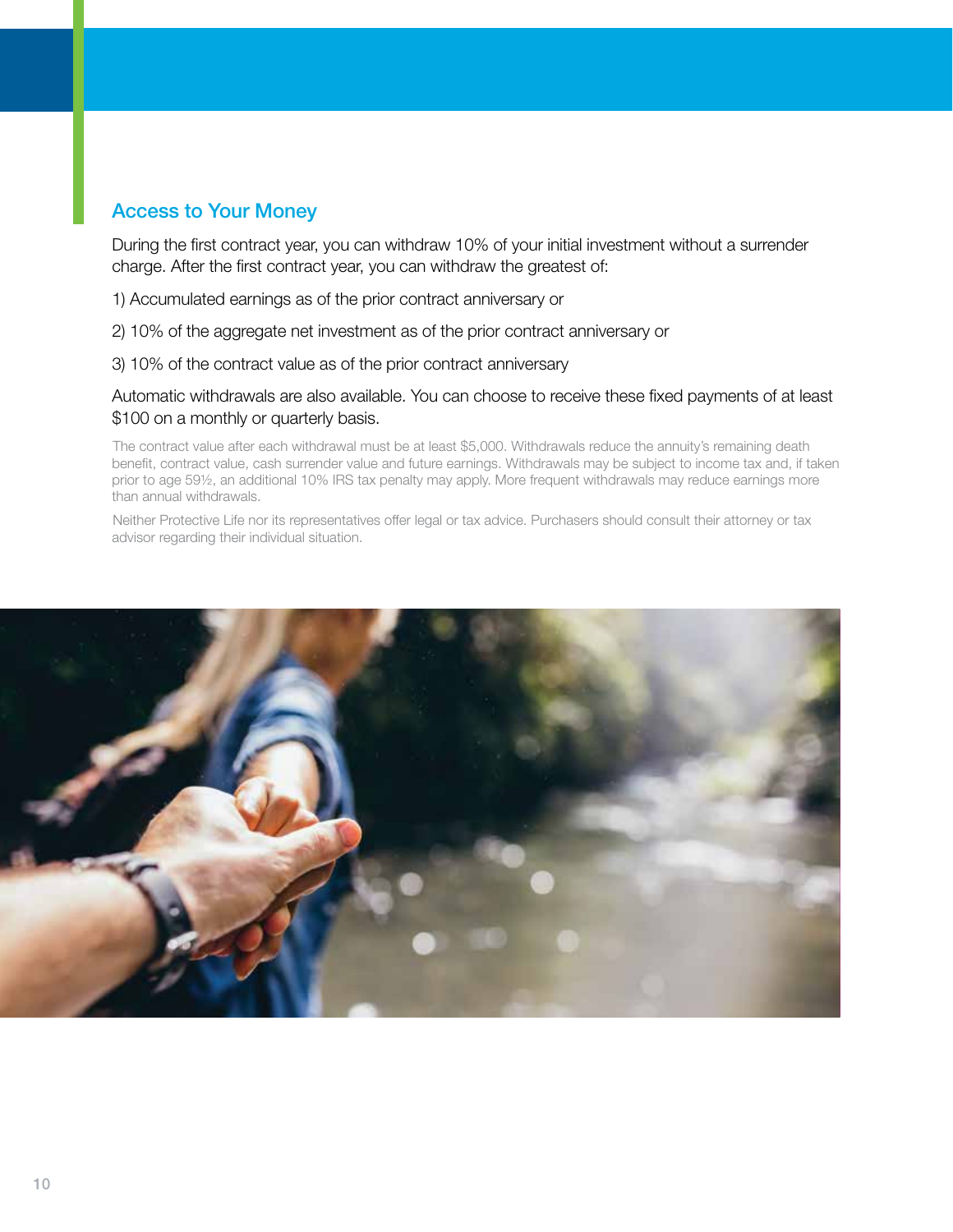## Surrender Charge

You have full access to each investment and any earnings attributed to it without a surrender charge seven years after it has been applied to the contract.

| <b>SURRENDER CHARGES BY YEAR</b> |       |    |    |    |       |    |  |
|----------------------------------|-------|----|----|----|-------|----|--|
|                                  |       |    |    | h  |       |    |  |
| 7%                               | $6\%$ | ፍ% | г% | ⊿% | $2\%$ | ገ% |  |

#### Healthcare Waiver of Surrender Charges

After the first contract anniversary, you may withdraw all or a portion of the contract value without a surrender charge, if after the issue date, you or your spouse either:

- Become confined to a qualified hospital or nursing facility for at least 30 consecutive days, or
- Become diagnosed with a terminally ill condition expected to result in death within 12 months

The waiver of surrender charge endorsement for terminal condition or nursing facility confinement may not be available in all states and state variations may apply.

#### Loyalty Bonus

#### Paystream Plus Annuitization Benefit

At no additional cost, Protective Life will reward you for maintaining your focus on long-term savings. We will increase the annuity value by 2% (based on the contract value), if you start annuity income payments after the tenth contract anniversary. To qualify, your annuity income payments must be structured for life with a certain period of ten years or more.

## Enhanced Spousal Continuation Benefit

The Enhanced Spousal Continuation Benefit offers an opportunity for your surviving spouse to continue the annuity contract after your passing without terminating the death benefit. With this option, Protective Life will increase the contract value to equal that of the death benefit, if the death benefit is greater than the contract value, allowing your spouse to continue the contract at the new higher contract benefit. It is available at no additional cost.

Please see the product prospectus for details.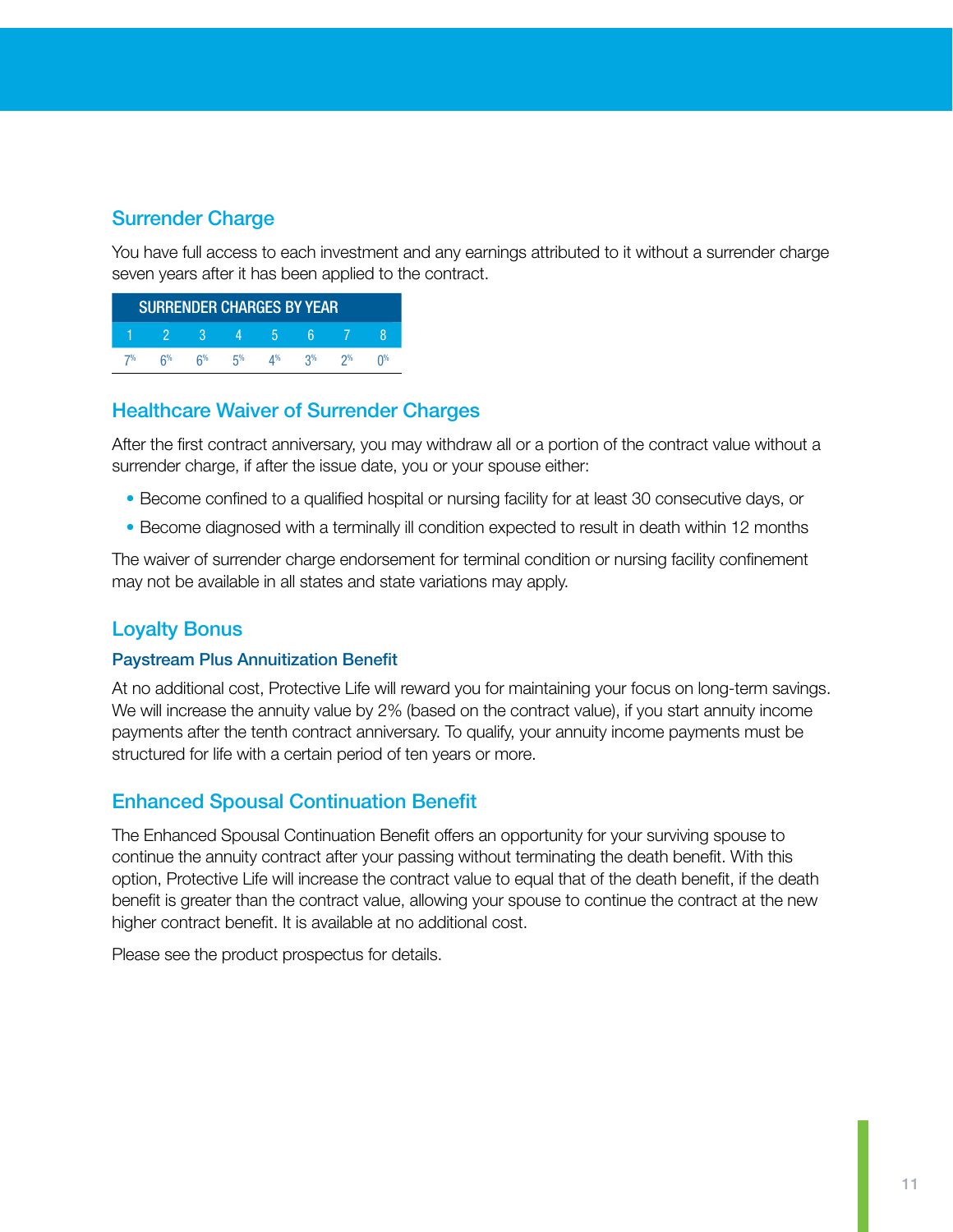# Make an Educated Decision

Your financial professional can help you decide if Protective Variable Annuity Investors Series can help you achieve your retirement goals.

To help you decide, you'll find the product prospectus in the Protective Variable Annuity Investors Series kit. This formal legal document is a comprehensive resource for you, covering all of the benefits and restrictions of your variable annuity and its various options. It also provides fund objectives, investment strategies, risks, performance, distribution policies, fees/expenses and management information.

This and the other resources contained in your kit will help ensure you make an informed decision that may better prepare you for the type of lifestyle you'd like in retirement.